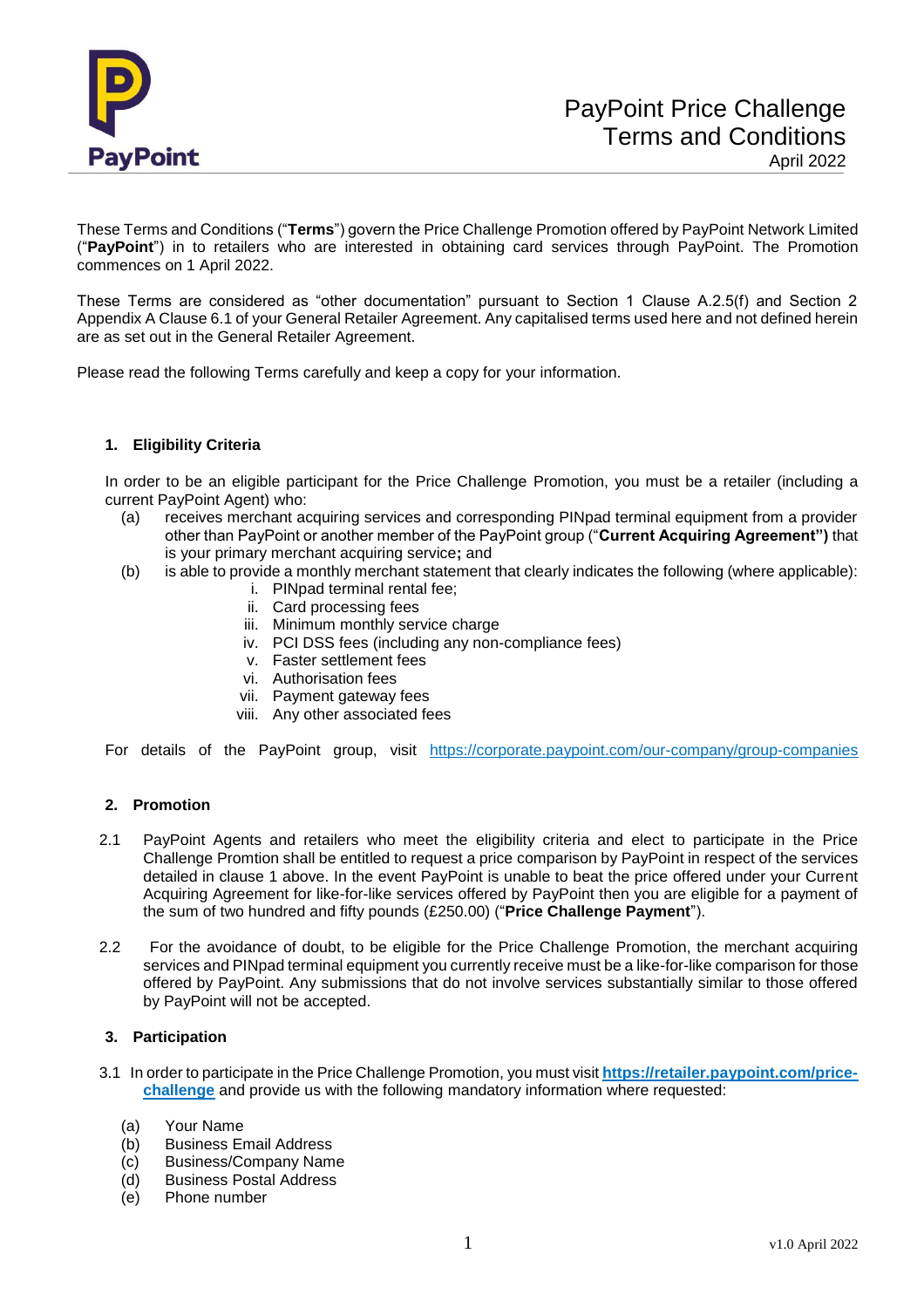

- (f) A copy of your merchant statement dated within the last 3 months, detailing all information as set out in clause 1.1(b) above.
- 3.2 We may also request the following additional information where applicable:
	- (a) Name of the PayPoint Sales Representative who you have spoken to
	- (b) Your PayPoint Agent Number (which can be found on your Confirmation Form)
- 3.3 Within seven (7) Business Days of submission for the information set out in 3.1 above, PayPoint shall review the submitted information and assess whether PayPoint is able to beat the total monthly fee charged under your Current Acquiring Agreement (as detailed in your monthly statement provided), by offering you a total lower monthly fee. If PayPoint in unable to offer a total lower monthly fee, then you shall be eligible for the Price Challenge Payment to be distributed in accordance with clause 4 below.
- 3.4 Within seven (7) Business Days of the assessment in clause 3.3, PayPoint will contact you by email advising you of whether you are eligible for the Price Challenge Payment ("Confirmation Email"), and where applicable, request the following information:
	- (a) Bank account number
	- (b) Sort code
	- (c) Bank account name<br>(d) Proof of account
	- Proof of account

These should be provided via email to the following address: **[pricechallenge@paypoint.com](mailto:pricechallenge@paypoint.com)**

## **4. Payment**

- 4.1If you are an existing PayPoint Agent, the Price Challenge Payment shall be made to you alongside your weekly PayPoint commission and will be itemised on your self-billing invoice as "Price Challenge Payment". Payment shall be made within 10 Business Days of receipt of the Confirmation Email by the retailer.
- 4.2 If you are not an existing PayPoint Agent, the Price Challenge Payment shall be made to you by faster payments. Payment shall be made within 10 Business Days of receipt by PayPoint of the relevant additional information under clause 3.4. Please note that the banking details will be passed through confirmation of payee checks and payment may be withheld if the checks are not successful

## **5. Other Important Terms:**

- 5.1 Price Challenge savings include a total cost generated by the fees listed in clause 1.1(b) only. For the avoidance of doubt, the comparison shall involve the like-for-like provision of services by PayPoint, which shall not include the fees for the PayPoint One terminal or PPoS, nor shall it include any costs incurred by you to switch provider.
- 5.2 The Price Challenge Promotion is not available to the following:
	- i. Any retailer who is a member of a trade association, membership group or other buying group;
	- ii. Any retailer whose fees in their Current Acquiring Agreement are priced below the current interchange costs published by the card schemes; or
	- iii. Any retailer who is using purchased PINpad terminal equipment.
- 5.3 You may only enter one submission and if successful, receive one payment, regardless of the number of locations, or Current Acquiring Agreements you may have in place. All payments are capped at a maximum of £250.00 per legal entity.